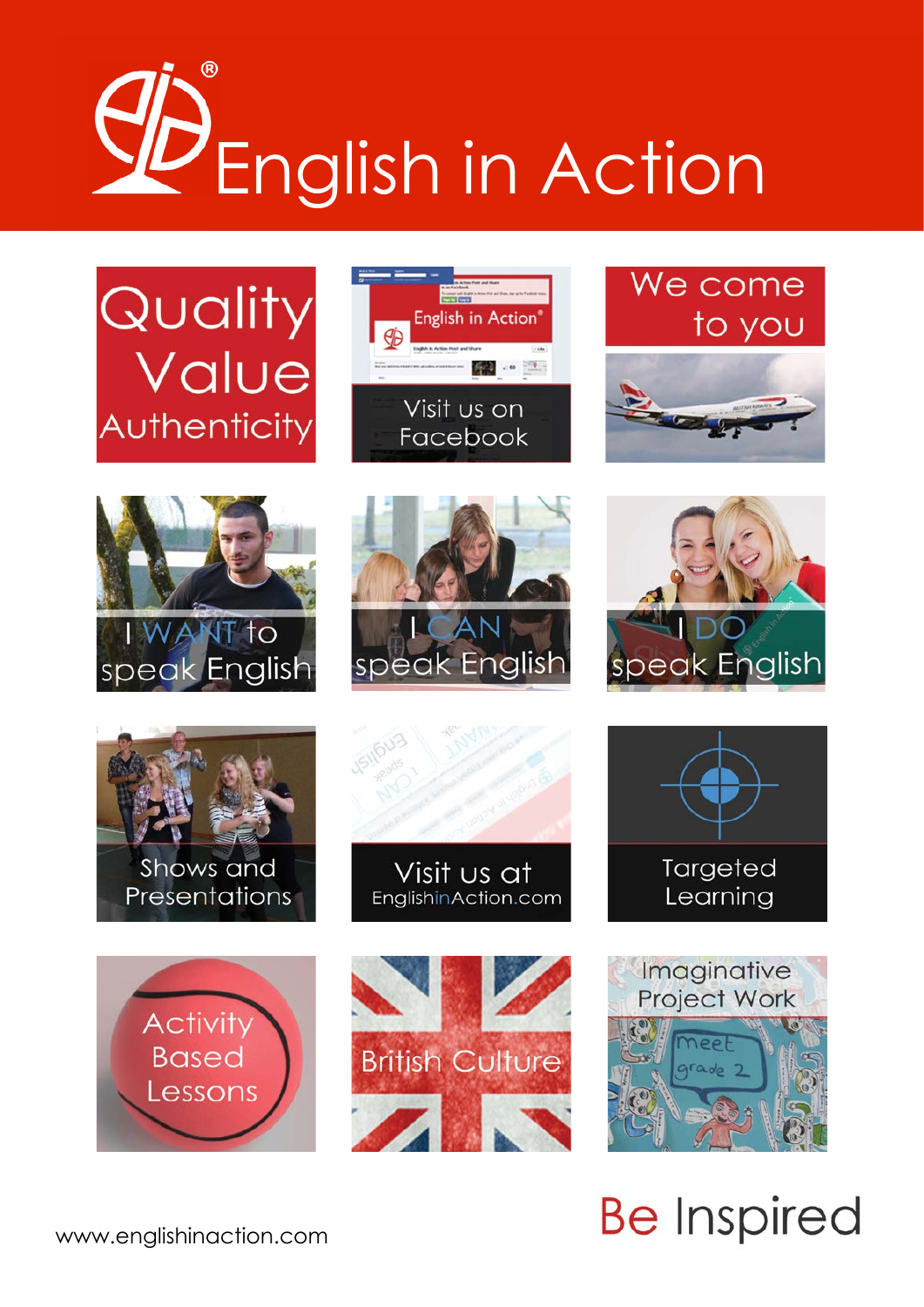## Inspiring Excellence

#### I WANT to speak English I CAN speak English I DO speak English

#### **You work hard giving your students a solid foundation in English - Now let them speak!**

- We focus on getting students speaking in English every day, every lesson, for a whole week
- We break down barriers, stimulate interest and transform students' skills and knowledge into practical ability
- We deliver our unique courses in your own country, in your own school, in a way that supports your teaching
- By the end of the week you will see the dramatic difference we can make

#### **The difference a week makes...**

#### **For the Students For the School**

- **• A different learning experience** that will inspire them to speak English
- • The **fun and excitement** of working with a native English speaking teacher
- • A **boost in confidence** and fluency as they use English intensively throughout the week
- • An **enthusiasm** that will last long after the course has ended
- The **reward** of using English in front of friends and parents in the end of course show

- Freshly **motivated students** who are keen to use English
- • A **visible improvement** in learner confidence
- A **professional partner** with over 20 years of experience
- **None of the stress** of an overseas study visit
- Courses that are **easily organised, short, intensive, effective and affordable**
- **Happy parents**, who see the value of investing in their child's future

The lasting effects on learners' confidence and communication skills make the whole experience worthwhile for everyone involved. *Teachers, students and parents alike all regularly vouch for English in Action's success and popularity with students.*

info@englishinaction.com

**Be Inspired** www.englishinaction.com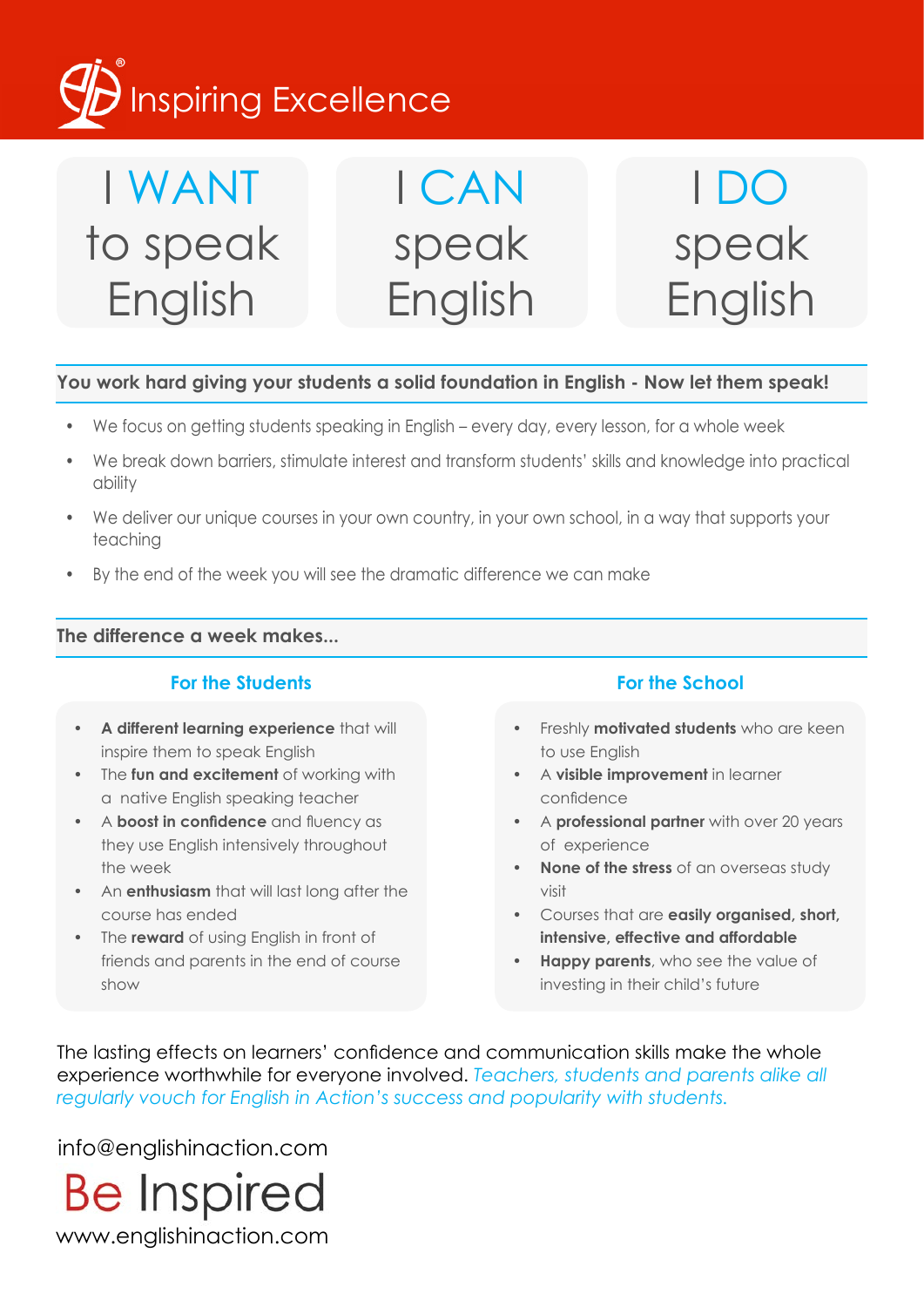

### Lessons 1-3

#### **Activity-based workbook lessons**

We use a range of exciting activities and exercises. There is a balanced mixture of wholeclass, small-group and pair-work

- • Competitive games
- Problem-solving activities
- • Debates and discussions
- • Role plays
- Creative writing
- • Quizzes
- • Board races
- Picture grabs
- • Describe and draw activities
- • Physical language drills
- • Word and sentence auctions
- • Jigsaw-text activities

#### Lesson 5

#### **Project Work**

A chance for learners to work individually or in groups on their own creative projects and to communicate in English about a topic of particular interest to them. Depending on the resources available, projects can take many forms:

- • Video presentations
- Photo stories
- • Board Games
- Webpage design
- • Class magazines
- • Posters
- Recipe books
- **Surveys**
- Advice leaflets

#### Lesson 4

#### **Tailored Lessons**

Lesson 4 each day can cover any special requests you have made or deliver targeted language, based on the specific needs of that group of learners. Tailored content can include:

- Skills work
- Exam topics or orientation
- Revision of school syllabus items
- Remedial grammar clinic
- Presentation skills
- Vocabulary development
- Language survival skills
- **British culture**

#### Lesson 6

#### **End of course show preparation**

The final lesson of the day is a chance for students to work towards an optional end-ofcourse presentation in English. Parents and friends can be invited and it's a great chance for students to show off their new-found confidence!

- Short drama sketches
- English songs
- • Jokes
- **Poetry**
- **Interviews**
- Advertisements<br>• TV show speafs
- TV show spoofs
- Older students may choose instead to give a more formal presentation.

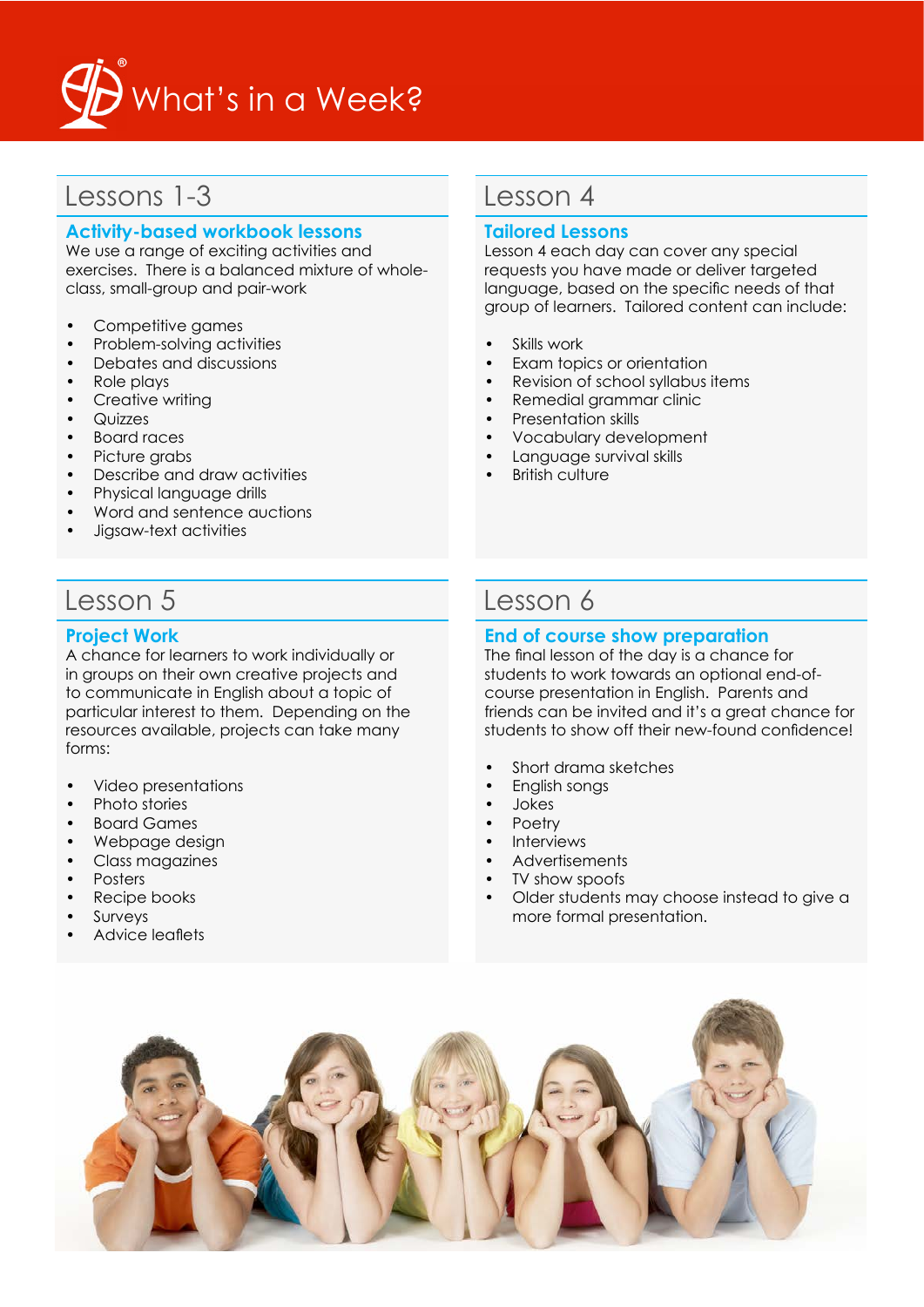

**English in Action** is a UK-based education company specialising in the delivery of one to four week intensive communicative English courses. Our native English speaking teachers have been successfully delivering English in Action programmes in schools around the world for over 20 years.



**What teachers are saying about our courses:**

"English in Action motivates English learners to improve their second language. Teachers are professional and the lessons are perfect

"I practised English a lot. The experience gave me the confidence to spea<sup>k</sup> English"

*Rei, 13, Japan*

"The teachers are great fun to learn with, because they emphasize communication over the correction of mistakes" *Kristina, 14, Bulgaria*

> "My EiA week was great. It was fun and helped me to improve my English" *Florian, 17, Austria*



"Kids love the classes because they are fun. EiA teachers have goo<sup>d</sup> communication with children who don't understand the language" *Natalia Kann, Podstawowa School, Warsaw, Polan<sup>d</sup>*

*Paula Rodriguez, San José School, Cadiz, Spain*

to help students' oral skills"